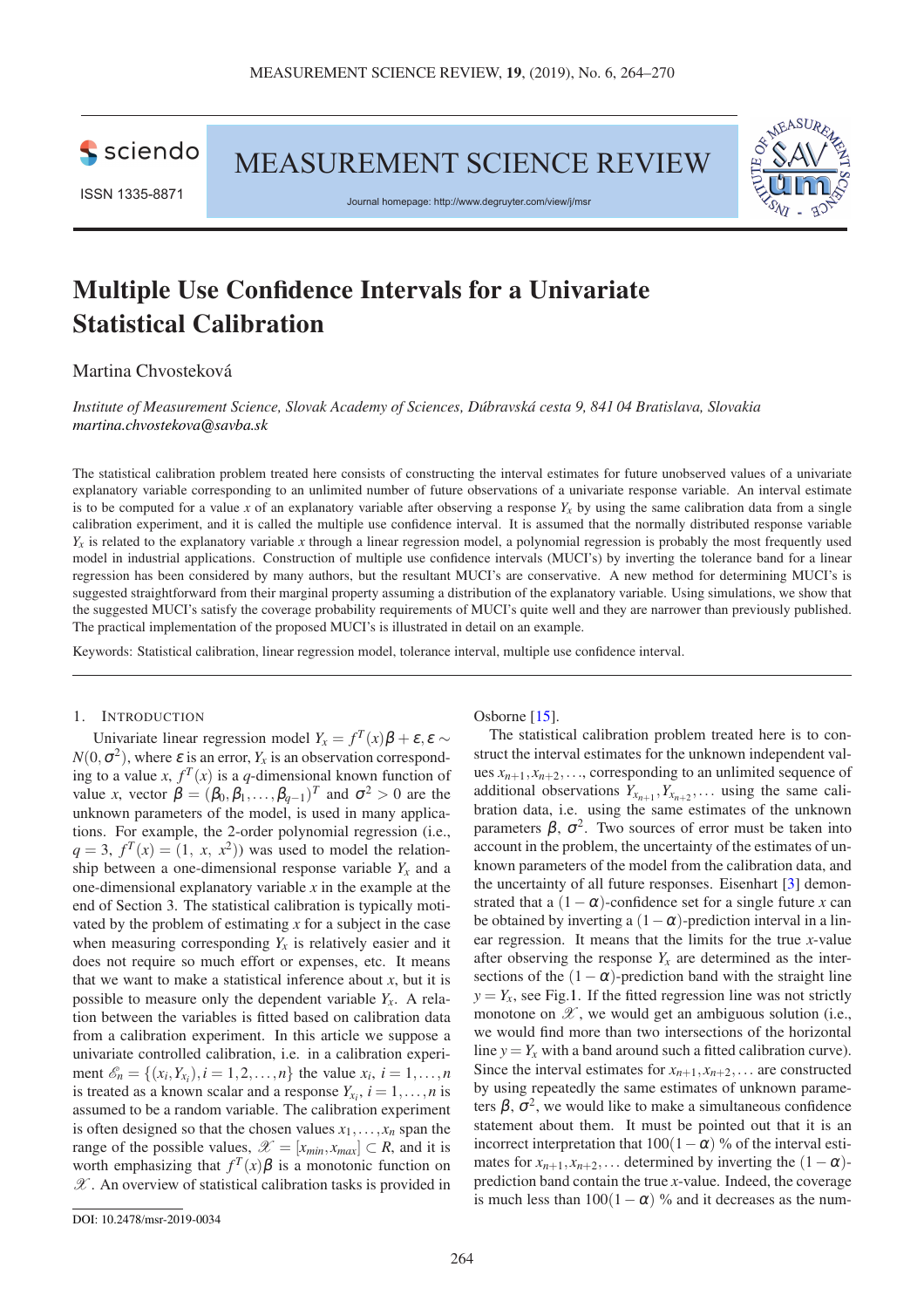<span id="page-1-0"></span>

Fig. 1. Illustration of the construction of an interval estimate  $[x_{lower}, x_{upper}]$  for the *x*-value corresponding to an observation  $Y_x$  by inverting a band around the fitted regression line.

ber of  $x_{n+i}$ 's increases. Mandel [\[11\]](#page-5-1) considered the problem of constructing confidence sets for a prechosen number *m* of future responses, he suggested to invert the simultaneous prediction intervals. In literature proposed simultaneous predictions intervals (see e.g., Lieberman [\[9\]](#page-5-2), Carlstein [\[2\]](#page-5-3)) become extremely wide when *m* is large. We can conclude that the simultaneous prediction intervals cannot be used in the case of an unknown number of future observations and they are impractical for use in the case when *m* is large. If a prechosen number *m* of MUCI's is constructed by inverting the simultaneous prediction intervals, then the MUCI's contain the corresponding true values with a prescribed confidence  $1-\alpha$ . This strong condition, that all *m* constructed MUCI's contain the true *x*-value, was replaced with the condition that at least  $\gamma$ proportion of them contains the corresponding true value with a confidence  $1 - \alpha$  (see Acton [\[1\]](#page-5-4), Halperin [\[4\]](#page-5-5)). So, MUCI's are constructed by using the calibration data (i.e., by using the same estimates of  $\beta$ ,  $\sigma^2$ ) from a single calibration experiment  $\mathcal{E}_n$  and have the property that at least a proportion  $\gamma$  of them contains the corresponding true *x*-value with confidence  $1-\alpha$ . The two-sided MUCI for the unknown *x* corresponding to a future observation  $Y_x$  is considered in Lieberman et al. [\[10\]](#page-5-6), Scheffé [\[16\]](#page-6-1), Mee et al. [\[13\]](#page-6-2), Krishnamoorthy and Mathew [\[7\]](#page-5-7), and Witkovský [\[17\]](#page-6-3) in the closed form

$$
\mathscr{I}(Y_x) = \{ x \in \mathscr{X} : f^T(x)\hat{\beta} - g(x)S \le Y_x \le f^T(x)\hat{\beta} + g(x)S \},\tag{1}
$$

where  $\hat{\beta}$  denotes the least squares estimator of  $\beta$ ,  $S^2$  denotes the residual mean square based on  $n - q$  degrees of freedom, and *g*(.) is a positive, unimodal function determined subject to requirements of MUCI's. It means, that the twosided MUCI is also found as an intersection of horizontal line in  $y = Y_x$  with a band around the fitted calibration curve  $f^T(x)\hat{\beta} \pm g(x)S, x \in \mathcal{X}$  (see Fig[.1.](#page-1-0)). If an observation  $Y_{x^*}$  is captured by the band  $[f^T(x^*)\hat{\beta} - g(x^*)S, f^T(x^*)\hat{\beta} + g(x^*)S]$ , then it is obvious that  $\mathscr{I}(Y_{x^*})$  will contain the true value  $x^*$ . Hence, a function  $g(.)$  is to be chosen so as to satisfy the condition of MUCI's, which can be expressed as

 $P_{\hat{\beta},S}$  (liminf<sub>*K*→∞</sub>  $\frac{1}{K} \sum_{i=1}^{K} \delta(x_{n+i}) \ge \gamma$ ) = 1 – α, where  $\delta(x)$  = 1 if  $f^T(x)\hat{\beta} - g(x)S \le Y_x \le f^T(x)\hat{\beta} + g(x)S$  and 0 otherwise, and  $\frac{1}{K} \sum_{i=1}^{K} \delta(x_{n+i})$  is the proportion of the intervals  $\mathcal{I}(Y_{x_{n+i}})$ ,  $i = 1, 2, \ldots, K$  which contain the true corresponding *x*-value. The variable  $\delta(x)$  is Bernoulli distributed with success probability conditional on given  $\hat{\beta}$ , *S*:

<span id="page-1-2"></span>
$$
C(x; \hat{\beta}, S) =
$$
  
=  $P_{Y_x}(f^T(x)\hat{\beta} - g(x)S \le Y_x \le f^T(x)\hat{\beta} + g(x)S | \hat{\beta}, S).$  (2)

Thus, for a large number *K* of future observations the property of MUCI's is simplified based on the strong law of large numbers to

<span id="page-1-1"></span>
$$
P_{\hat{\beta},S} \left( \frac{1}{K} \sum_{i=1}^{K} C(x_i; \hat{\beta}, S) \ge \gamma \right) = 1 - \alpha, \tag{3}
$$

see e.g. Mee and Eberhardt [\[12\]](#page-5-8), Krishnamoorthy and Mathew [\[7\]](#page-5-7). The condition [\(3\)](#page-1-1) can be rewritten for the onesided MUCI's, see Krishnamoorthy et al. [\[8\]](#page-5-9), Krishnamoorthy and Mathew  $[7]$ , Han et al. $[5]$ .

The condition [\(3\)](#page-1-1) is a rather difficult condition to work with. A sufficient condition to the property of MUCI's to hold is the condition of the  $(1 - \alpha, \gamma)$ simultaneous tolerance intervals (STI's) for a linear regression model (or equivalently the  $(1 - \alpha, \gamma)$ -tolerance band), i.e.  $P_{\hat{\beta},S}$   $\left(\min_{x \in \mathcal{X}} C(x;\hat{\beta},S) \ge \gamma\right) = 1 - \alpha$ . Determination of the MUCI's accomplished by inverting the STI's has been exploited by several authors, see e.g., Lieberman et al. [\[10\]](#page-5-6), Scheffé [\[16\]](#page-6-1), Mee et al. [\[13\]](#page-6-2), and Witkovský [\[17\]](#page-6-3). The twosided STI's presented in Mee et al. [\[13\]](#page-6-2) and the one-sided STI's presented in Odeh and Mee [\[14\]](#page-6-4) are exact for a multiple linear regression model. For the considered model, where the covariates are assumed to have functional relationships, the STI's become conservative, except for the case of a simple linear regression. A simulation-based method for determining the exact one-sided STI's for our considered model is suggested in Han et al. [\[5\]](#page-5-10). Since the same fixed functional form of function  $g(.)$  is used in Han et al. [\[5\]](#page-5-10) as in Odeh and Mee [\[14\]](#page-6-4), the computation of the resultant MUCI's is simple, a built-in function for finding root of a function is in usually used analytical software, e.g *fzero()* in MATLAB. The Han et al. method can be modified to the two-sided case, but the resultant MUCI's, as in the one-sided case, will be conservative and it means that they will be wider than necessary.

The layout of this paper is as follows. Section 2 deals with the construction of the MUCI's suggested from the marginal property [\(3\)](#page-1-1) assuming a distribution of the explanatory variable. Section 3 provides a numerical comparison of the MUCI's based on the exact  $(1 - \alpha, \gamma)$ -STI's and constructed by the suggested method for the case of a simple linear regression. The application of MUCI's is illustrated on an example. Section 4 contains discussion and conclusions.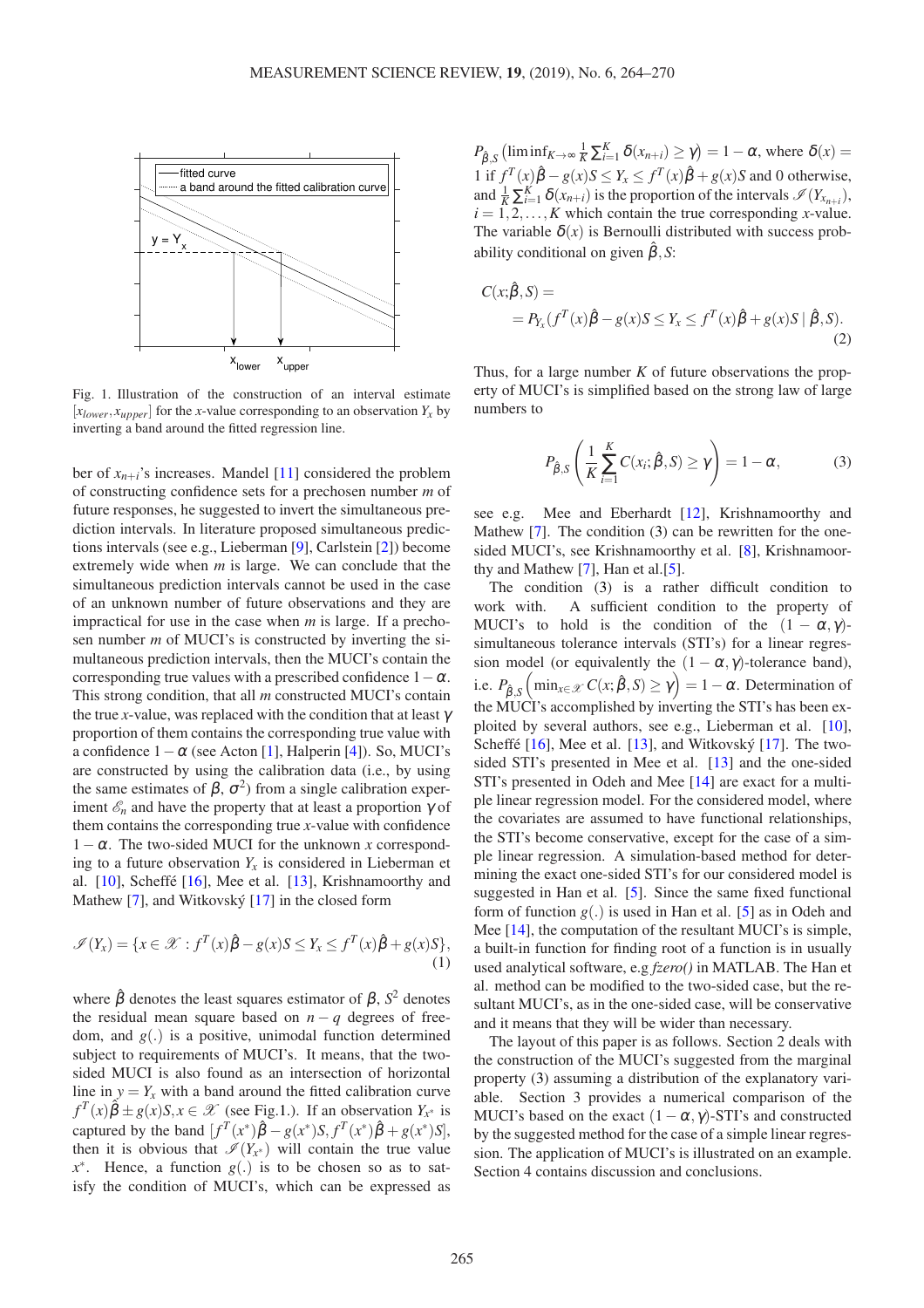## 2. NEW MULTIPLE USE CONFIDENCE INTERVALS

A future observation,  $Y_x = f^T(x)\beta + \varepsilon, Y_x \sim$  $N(f^T(x)\beta, \sigma^2)$ , corresponding to a value  $x \in \mathcal{X}$  is assumed to be independent of a vector of observations  $Y = (Y_{x_1}, \ldots, Y_{x_n})^T$  from the calibration experiment  $\mathcal{E}_n$ . Let *X* denote a  $(n \times q)$ -dimensional calibration experiment design matrix with rows  $f^T(x_i)$ ,  $i = 1, ..., n$ . Throughout, we shall assume that  $rank(X) = q$ . The least squares estimator  $\hat{\beta} = (X^T X)^{-1} X^T Y$  of  $\beta$ , and the estimator of the measurement error variance  $S^2 = (Y - X\hat{\beta})^T (Y - X\hat{\beta}) / (n - q)$ are independent. Under the model assumptions it holds  $\hat{\beta} \sim N_q(\beta, \sigma^2 (X^T X)^{-1})$  and  $S^2(n-q)/\sigma^2 \sim \chi^2_{n-q}$ , where  $\chi^2_{n-q}$  denotes a central chi-squared random variable with *n*− $q$ <sup>*d*</sup> degrees of freedom.

Define independent pivotal variables

$$
B = \frac{\hat{\beta} - \beta}{\sigma} \sim N_q(0_q, (X^T X)^{-1}), \ U^2 = \frac{S^2}{\sigma^2} \sim \frac{\chi_{n-q}^2}{n-q}, \quad (4)
$$

where  $0<sub>q</sub>$  denotes the *q*-dimensional vector of zeros. By using the pivotal variables, the probability of covering the observation  $Y_x(2)$  $Y_x(2)$  can be written as

$$
C(x; \hat{\beta}, S) =
$$
  
=  $P_{Y_x}$   $\left( f^T(x)B - g(x)U \le \frac{Y_x - f^T(x)\beta}{\sigma} \le f^T(x)B + g(x)U \right)$   
=  $\Phi \left( f^T(x)B + g(x)U \right) - \Phi \left( f^T(x)B - g(x)U \right) = C(x; B, U),$  (5)

where  $\Phi(.)$  denotes the cumulative distribution function of the standard normal distribution. Then, the condition [\(3\)](#page-1-1) of the MUCI's can be expressed as

<span id="page-2-1"></span>
$$
P_{B,U}\left(\frac{1}{K}\sum_{i=1}^{K}C(x_i;B,U)\geq\gamma\right)=1-\alpha.\tag{6}
$$

Inspired by a connection between MUCI's and a prediction interval in a linear regression, we will consider the function *g*(.) in the following form

$$
g_{new}(x) = v\{1 + d^2(x)\}^{1/2}, d^2(x) = f^T(x)(X^T X)^{-1} f(x)
$$
 (7)

where the constant  $v > 0$  will be chosen to satisfy the calibration condition. Note that for the case  $K = 1$  it holds  $v =$  $t_{n-q}(1-\alpha/2)$ , where  $t_{n-q}(1-\alpha/2)$  denotes the  $(1-\alpha/2)$ quantile of the Student's *t*-distribution with *n* − *q* degrees of freedom. For other possibilities for setting  $g(.)$  see Witkovský [\[17\]](#page-6-3). Since there is arbitrariness in the choice of the sequence  ${x_{n+i}}$  it can be assumed that the sequence  ${x_{n+i}}$  is randomly generated with a probability distribution on the interval  $\mathscr X$ . Here, we suggest to assume the uniform distribution of the  $x$ 's on  $\mathscr X$ . For a specified range of possible values of the explanatory variable, this is a natural choice of the distribution of the explanatory variable. Then, the scalar  $v$  is a solution of the following integral equation

$$
P_{B,U}\left\{(x_{max}-x_{min})^{-1}\int_{\mathscr{X}}C(x;B,U)dx\geq\gamma\right\}=1-\alpha.
$$
 (8)

The equation [\(8\)](#page-2-0) is a population counterpart to [\(6\)](#page-2-1) with the average replaced by the expected value. The multiple integration is required for solving equation [\(8\)](#page-2-0). Since the computation of constant v depends on  $\mathscr X$  and also on X, the tabulations of its values are difficult for various  $\alpha$ ,  $\gamma$ . Hence, the value of  $v$  is calculated for each problem anew. The unknown constant  $v$  for the MUCI's can be estimated with adequate accuracy for practical work by a simulation. The detailed algorithm of calculation  $v$  is shown in Algorithm 1. The code in MATLAB is available from the author upon request.

Table 1. Algorithm for calculating  $v$  for the new MUCI's.

## **Algorithm 1**

| 1: <b>Input</b> : $X, \mathcal{X} = [x_{min}, x_{max}], \alpha, \gamma, N$ - number of runs |
|---------------------------------------------------------------------------------------------|
| ( <i>n</i> is the number of rows of X, $q$ is the number of columns of X)                   |
| 2: Generate N times $B \sim N_a(0_a, (X^TX)^{-1})$ , and                                    |
| $U \sim \sqrt{\chi_{n-q}^2/(n-q)}$ (e.g. $N = 500,000$ )                                    |
| 3: Find roots of the equation $\sum_{i=1}^{N} Ind(cov_i \ge \gamma)/N = 1 - \alpha$ ,       |
| where $Ind(cov_i \ge \gamma) = 1$ , if $cov_i \ge \gamma$ and 0 otherwise                   |
| $cov_i = (x_{max} - x_{min})^{-1} \int_{\mathcal{X}} C(x; B_i, U_i) dx$                     |
| 4: Output: $\nu$                                                                            |

For example, suppose the simple linear regression, i.e.  $f^T(x) = (1, x), q = 2, B = (B_0, B_1)^T,$ 

<span id="page-2-2"></span>
$$
\begin{pmatrix} B_0 \\ B_1 \end{pmatrix} \sim N_2 \left( \begin{pmatrix} 0 \\ 0 \end{pmatrix}, \frac{1}{S_x} \begin{pmatrix} \frac{\sum_{i=1}^n x_i^2}{n} & -\bar{x} \\ -\bar{x} & 1 \end{pmatrix} \right), \quad U \sim \sqrt{\frac{\chi_{n-2}^2}{n-2}}, \quad (9)
$$

where  $\bar{x} = \sum_{i=1}^{n} x_i/n$ , and  $S_x = \sum_{i=1}^{n} (x_i - \bar{x})^2$ . Further, we shall assume that  $\bar{x} = 0$ ,  $\sum_{i=1}^{n} x_i^2 = n$ ,  $n = 30$ , and  $\mathcal{X} = [-3, 3]$ . We calculated v by the algorithm by taking  $\gamma = 0.90$ , and  $\alpha = 0.05$  for 50 times, the average equaled 2.150 and the standard deviation equaled 0.001. Note that the exact value of <sup>ν</sup> for the setting parameters equals 2.151, see Table [2.](#page-3-0) The Monte-Carlo approach is widely used in the development of statistical methods, and it was also used in Han et al. [\[5\]](#page-5-10). The calculated value  $v$  is used repeatedly for determining  $\mathscr{I}(Y_{x_{n+1}}), \mathscr{I}(Y_{x_{n+2}}), \ldots$  corresponding to a sequence of additional responses  $Y_{x_{n+1}}, Y_{x_{n+2}}, \ldots$  The MUCI's are computed by using a built-in function for finding the root of a function in analytical software, e.g *fzero()* in MATLAB.

## 3. NUMERICAL RESULTS

<span id="page-2-0"></span>We have numerically investigated the statistical properties of the MUCI's constructed by inverting the suggested band, i.e. with *gnew* and by inverting the exact simultaneous tolerance intervals for the case of a simple linear regression, see Mee et al. [\[13\]](#page-6-2), Krishnamoorthy and Mathew [\[7\]](#page-5-7) (page 76,  $(3.3.15)$ ). Mee et al.  $[13]$ , for constructing the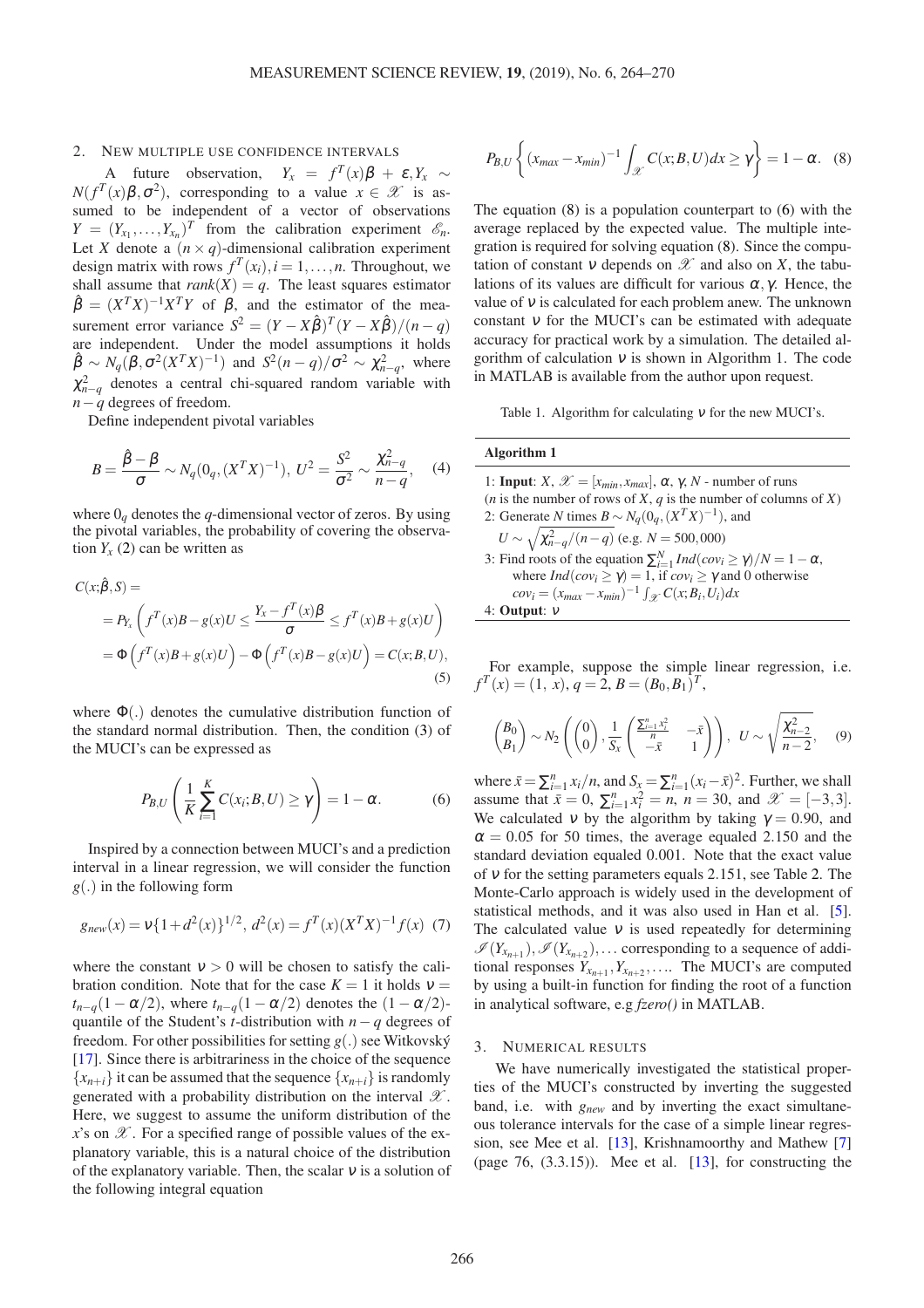|     |                  |            | ν          |            |            | λ          |            |
|-----|------------------|------------|------------|------------|------------|------------|------------|
| γ   | $\boldsymbol{n}$ | $\tau = 2$ | $\tau = 3$ | $\tau = 4$ | $\tau = 2$ | $\tau = 3$ | $\tau = 4$ |
|     | 10               | 2.846      | 2.873      | 2.894      | 1.367      | 1.379      | 1.386      |
|     | 20               | 2.297      | 2.325      | 2.364      | 1.149      | 1.158      | 1.164      |
| .90 | 30               | 2.128      | 2.151      | 2.187      | 1.089      | 1.096      | 1.102      |
|     | 40               | 2.042      | 2.059      | 2.090      | 1.063      | 1.068      | 1.073      |
|     | 50               | 1.988      | 2.002      | 2.029      | 1.046      | 1.051      | 1.055      |
|     | 10               | 2.010      | 2.063      | 2.133      | 1.245      | 1.264      | 1.276      |
|     | 20               | 1.612      | 1.646      | 1.703      | 1.056      | 1.070      | 1.080      |
| .75 | 30               | 1.491      | 1.514      | 1.557      | 1.010      | 1.020      | 1.029      |
|     | 40               | 1.429      | 1.446      | 1.470      | 0.992      | 0.999      | 1.005      |
|     | 50               | 1.391      | 1.404      | 1.431      | 0.983      | 0.988      | 0.993      |

<span id="page-3-0"></span>Table 2. The values of v and  $\lambda$  for  $\alpha = 0.05$  and selected combinations of  $n, \tau, \gamma$ .

two-sided STI's, supposed the function  $g(x)$ ,  $x \in \mathcal{X}$  in the fixed functional form  $g_{STI}(x) = \lambda \{z_{(1+\gamma)/2} + \sqrt{(q+2)}d(x)\},$ where  $z_{(1+\gamma)/2}$  denotes the  $(1+\gamma)/2$ -quantile of the standard normal distribution. The constant  $\lambda > 0$  is chosen to satisfy the condition of the STI's for a multiple linear regression, where the first *m* components are common for all rows of *X*. In the case of a simple linear regression the first component equals 1 for all  $f(x)^T$ , i.e.  $f^T(x) = (1, x)$ (i.e.,  $q = 2$ ) for all  $x \in \mathcal{X}$ . Under the assumption  $\bar{x} = 0$  it holds  $d^2(x) = (1, x)(X^T X)^{-1}(1, x)^T = 1/n + x^2/S_{xx}^2$ , where  $S_{xx}^2 = \sum_{i=1}^n x_i^2$ . Mee et al. [\[13\]](#page-6-2) suggested a procedure for determining  $\lambda$  over the range of  $d(x)$  given  $[d_{min}, d_{max}]$ . The values of  $\lambda$  reported in Mee et al. [\[13\]](#page-6-2) and in Krishnamoorthy and Mathew [\[7\]](#page-5-7) were calculated for a double regression and assuming  $d_{min} = n^{-1/2}$  and  $d_{max} = ((1 + \tau^2)/n)^{1/2}$ ,  $\tau = \{2, 3, 4\}$ . It implies  $d_{max}^2 = 1/n + \tau^2/n$ . For simplicity and to obtain the same range, we considered  $\mathscr{X} = [-\tau, \tau]$ , i.e.  $x_{max}^2 = x_{min}^2 = \tau^2$  and  $S_{xx}^2 = n$ . Under the above assumptions the distributions of the variables  $B = (B_0, B_1)$ , *U* are the same as in [\(9\)](#page-2-2). Table [2.](#page-3-0) provides the values of  $v$  and  $\lambda$  computed for  $n = \{10, 20, 30, 40, 50\}, \alpha = .05, \gamma = \{.75, .90\}, \tau =$  $\{2,3,4\}$  over  $\mathcal{X} = [-\tau, \tau]$ . The values of v and  $\lambda$  were determined by direct computation (i.e., three-dimensional quadrature). Note that the values of  $\lambda$  presented in Table [2.](#page-3-0) are slightly smaller than the values reported in [\[7\]](#page-5-7) and [\[13\]](#page-6-2). The difference between the values of  $\lambda$  is caused by the fact that the values of  $\lambda$  tabulated in [\[7\]](#page-5-7), [\[13\]](#page-6-2) were determined assuming a double regression (i.e.,  $Y_{x_0,x_1} = \beta_0 x_0 + \beta_1 x_1$ ), while the values of  $\lambda$  in Table [2.](#page-3-0) were determined for the case of a simple linear regression (i.e.,  $Y_{1,x_1} = \beta_0 + \beta_1 x_1$ ,  $x_0 = 1$ ).

In what follows, the statistical properties of the two-sided MUCI's are numerically investigated for the considered settings of parameters  $n, \alpha, \gamma, \tau$  in Table [2.](#page-3-0) and by using the values of  $\nu$  and  $\lambda$  from Table [2.](#page-3-0)

## 3.1. Estimated confidence

Three different sequences of  $\{x_{n+i}\}_{i=1}^K$  were considered to investigate the confidence of the considered MUCI's, see

<span id="page-3-1"></span>

Fig. 2. Probability density functions of the considered distributions in the numerical experiment.

Fig[.2.](#page-3-1) The first sequence (S1) consists of  $x_{n+i}$ 's generated from  $U(\mathcal{X})$ , where  $U(a,b)$  denotes the uniform distribution on the interval  $[a,b]$ . Since  $v$  is calculated by assuming the uniform distribution for *x* on a  $\mathscr X$ , we considered two triangular distributions for *x* of a different shape to analyse the behaviour of the suggested MUCI's when this assumption is not correct. The second sequence (*S*2) consists of  $x_{n+i}$ 's generated from  $Tr(\mathcal{X}, 0)$ , where  $Tr(I, b)$  denotes the triangular distribution on an interval *I* with parameter of non-centrality (mode) *b*. The third sequence (*S3*) consists of  $x_{n+i}$ 's generated from  $Tr(\mathscr{X}, \tau)$ . In addition, we considered three ranges of possible values given as  $\mathcal{X} = [-\tau, \tau], \tau = \{2, 3, 4\}$  for each sequence. The distribution of  $\hat{\beta}$  depends on the design matrix *X* through the fitted value  $S_{xx}^2 = n$  in our setting. By considering three different  $\mathscr X$  for the fixed value of  $S^2_{xx}$ , we tried to investigate the influence of *X* on the confidence of MUCI's. The empirical confidences [\(6\)](#page-2-1) are based on  $N = 100,000$  generated triples  $(b_0, b_1, u)^T$  of the random variables  $B_0$ ,  $B_1$ , *U* and the mean coverage is analysed for  $K = 10,000 x_{n+i}$ 's on  $\mathscr X$  corresponding to the selected sequence. The values of  $\lambda$ and of <sup>ν</sup> reported in Table [2.](#page-3-0) were used.

The estimated confidences are presented in Table [3.](#page-4-0) The estimated confidence of the MUCI's based on the suggested band around the fitted calibration curve is satisfactory close to the prescribed level for all considered sequences of  $x_i$ . As we expected, the MUCI's constructed based on the exact STI's are conservative, the estimated confidence level is over the prescribed level and their empirical confidences grow by increasing the values of  $\tau$  for all sequences.

## 3.2. Average band width

By inverting the narrower band, the narrower MUCI's are obtained which provide more accurate information about the unknown value *x*. Because the new band and STI's around the fitted calibration curve differ in the functional form of function  $g(x)$ ,  $x \in \mathcal{X}$  it is not possible to compare the bands based only on the values in Table [2.](#page-3-0) The functions  $g_{STI}(x)$ ,  $g_{new}(x)$ ,  $x \in [-4, 4]$  for  $\gamma = 0.9$  with the values of v and  $\lambda$ from Table [2.](#page-3-0) are shown in Fig[.3.](#page-4-1) For the case  $n = 10$ , a band constructed with  $g_{new}$  for a  $\hat{\beta}$ ,  $S^2$  would be uniformly narrower on all  $\mathscr X$ , while for the case  $n = 50$  there is an interval on  $\mathscr X$ , where the tolerance band would be narrower.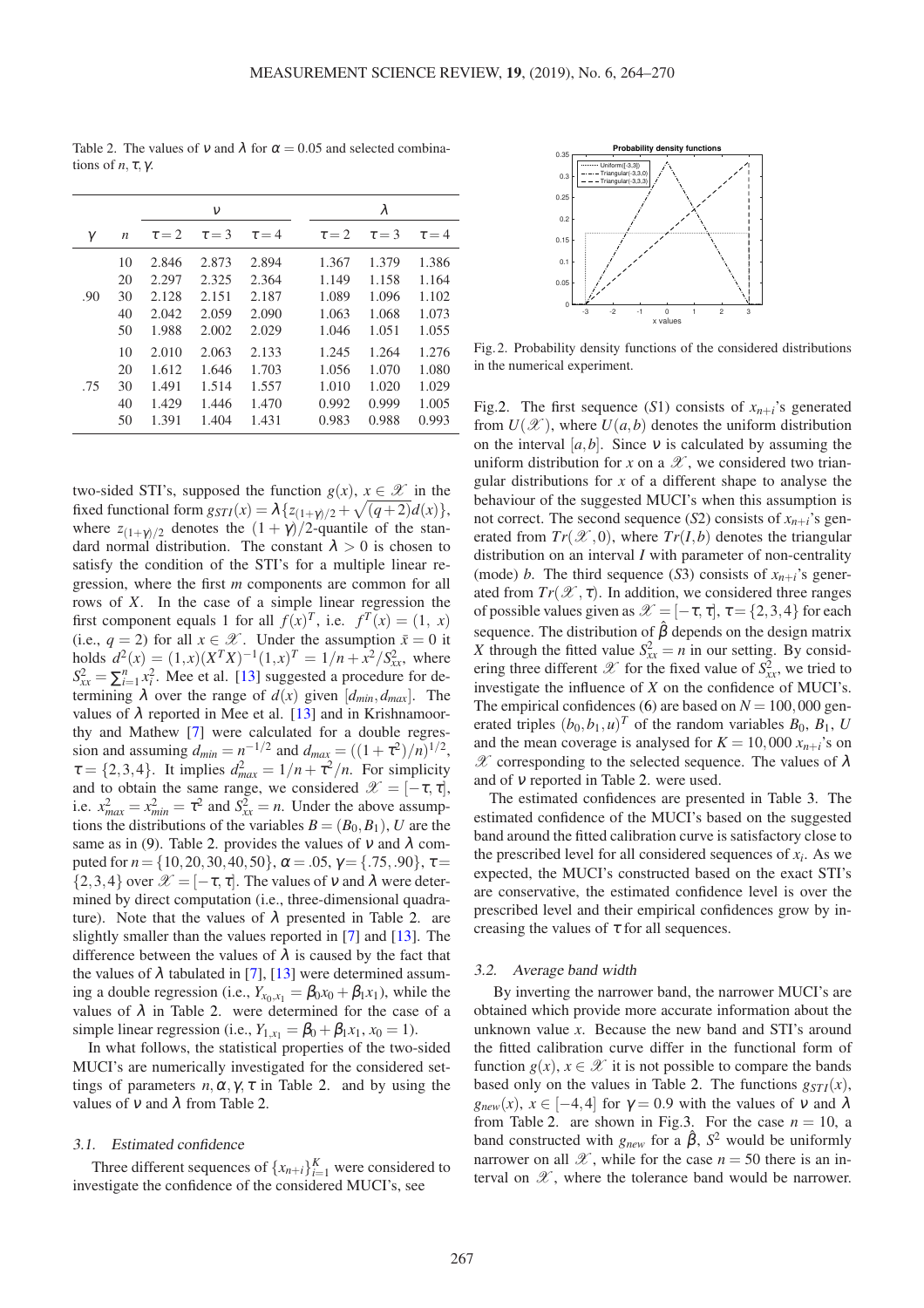|       |     |                  |                | $\mathcal V$ |                |                | λ    |                |
|-------|-----|------------------|----------------|--------------|----------------|----------------|------|----------------|
|       | γ   | $\boldsymbol{n}$ |                |              |                | $\tau$         |      |                |
|       |     |                  | $\mathfrak{2}$ | 3            | $\overline{4}$ | $\mathfrak{2}$ | 3    | $\overline{4}$ |
|       |     | 10               | .950           | .950         | .951           | .972           | .976 | .980           |
|       |     | 20               | .949           | .950         | .950           | .979           | .986 | .988           |
|       | .90 | 30               | .950           | .949         | .953           | .983           | .989 | .991           |
|       |     | 40               | .952           | .952         | .952           | .984           | .992 | .993           |
|       |     | 50               | .952           | .952         | .950           | .982           | .990 | .999           |
| $S_1$ |     | 10               | .950           | .952         | .952           | .977           | .982 | .984           |
|       |     | 20               | .949           | .950         | .951           | .986           | .991 | .992           |
|       | .75 | 30               | .950           | .950         | .952           | .987           | .993 | .994           |
|       |     | 40               | .951           | .952         | .952           | .989           | .995 | .996           |
|       |     | 50               | .952           | .951         | .951           | .988           | .995 | .995           |
|       |     | 10               | .949           | .952         | .953           | .968           | .972 | .975           |
|       |     | 20               | .953           | .955         | .959           | .974           | .981 | .986           |
|       | .90 | 30               | .952           | .957         | .962           | .974           | .984 | .988           |
|       |     | 40               | .951           | .957         | .964           | .975           | .986 | .991           |
|       |     | 50               | .953           | .957         | .963           | .974           | .983 | .989           |
| $S_2$ |     | 10               | .950           | .956         | .96            | .972           | .979 | .982           |
|       |     | 20               | .953           | .958         | .965           | .978           | .987 | .992           |
|       | .75 | 30               | .952           | .959         | .968           | .970           | .989 | .993           |
|       |     | 40               | .952           | .960         | .960           | .980           | .990 | .994           |
|       |     | 50               | .954           | .959         | .966           | .979           | .989 | .994           |
|       |     | 10               | .949           | .950         | .950           | .971           | .977 | .979           |
|       |     | 20               | .949           | .949         | .949           | .978           | .985 | .988           |
|       | .90 | 30               | .950           | .949         | .950           | .981           | .988 | .990           |
|       |     | 40               | .949           | .950         | .951           | .982           | .991 | .993           |
|       |     | 50               | .950           | .948         | .949           | .981           | .990 | .993           |
| $S_3$ |     | 10               | .948           | .947         | .949           | .976           | .982 | .984           |
|       |     | 20               | .949           | .948         | .947           | .983           | .999 | .991           |
|       | .75 | 30               | .949           | .948         | .949           | .986           | .992 | .992           |
|       |     | 40               | .949           | .950         | .949           | .989           | .994 | .995           |
|       |     | 50               | .950           | .948         | .948           | .987           | .995 | .995           |

<span id="page-4-0"></span>Table 3. The estimated confidences of the two-sided MUCI's constructed by inverting the suggested band  $(v)$  and by the exact STI's ( $\lambda$ ), respectively. Precribed level  $1-\alpha = 0.95$ .

<span id="page-4-1"></span>STI's for all considered combinations of parameters *n*, <sup>τ</sup>, γ.



Fig. 3. Illustration of function *g* for the suggested band (*gnew*) and for the exact STI's ( $g_{STI}$ ).

<span id="page-4-2"></span>Table 4. Average width of the suggested band  $(\xi_v)$  and of STI's  $(ξ<sub>λ</sub>)$ .

|                 | γ   | $\boldsymbol{n}$ | $\tau = 2$   | $\tau = 3$     | $\tau = 4$      |
|-----------------|-----|------------------|--------------|----------------|-----------------|
| $\xi_v$         | .90 | 10               | $6.315(0\%)$ | $10.152(0\%)$  | $14.641(0\%)$   |
|                 |     | 20               | $4.853(0\%)$ | $7.629(0\%)$   | $10.81(0\%)$    |
|                 |     | 30               | $4.418(0\%)$ | $6.863(0\%)$   | $9.606(5.4\%)$  |
|                 |     | 40               | $4.200(0\%)$ | $6.476(0\%)$   | 8.988 (7.7%)    |
|                 |     | 50               | $4.066(0\%)$ | $6.239(0\%)$   | $8.606(8.6\%)$  |
|                 |     | 10               | $4.460(0\%)$ | $7.292(0\%)$   | $10.793(0\%)$   |
|                 |     | 20               | $3.405(0\%)$ | $5.400(0\%)$   | $7.787(7.9\%)$  |
|                 | .75 | 30               | $3.095(0\%)$ | $4.830(0\%)$   | $6.841(9.9\%)$  |
|                 |     | 40               | $2.940(0\%)$ | $4.547(0\%)$   | $6.362(10.5\%)$ |
|                 |     | 50               | $2.846(0\%)$ | $4.375(3.9\%)$ | $6.070(10.5\%)$ |
|                 |     | 10               | 7.056        | 11.732         | 17.262          |
|                 | .90 | 20               | 5.298        | 8.638          | 12.495          |
|                 |     | 30               | 4.759        | 7.673          | 10.991          |
|                 |     | 40               | 4.487        | 7.177          | 10.208          |
| $\xi_{\lambda}$ |     | 50               | 4.318        | 6.867          | 9.717           |
|                 | .75 | 10               | 5.193        | 8.881          | 13.368          |
|                 |     | 20               | 3.828        | 6.398          | 9.461           |
|                 |     | 30               | 3.416        | 5.625          | 8.223           |
|                 |     | 40               | 3.210        | 5.232          | 7.581           |
|                 |     | 50               | 3.084        | 4.989          | 7.182           |

For the considered combinations of parameters  $n, \gamma, \tau$  value of the function *gnew*(.) is greater than value of the function  $g_{STI}$ (.) for *x* close to  $\bar{x} = 0$ , if there is an intersection of both functions. A percentage of the range  $\mathscr X$ , where value of the function  $g_{STI}$ (.) is less than the value of the suggested function *gnew*(.) is presented in Table [4.](#page-4-2) in brackets. In the majority of the considered combinations of parameters  $n, \gamma, \tau$  in Table [4.](#page-4-2), the suggested band is narrower than STI's on the whole  $\mathscr{X}$ .

Here, we also considered the average width of a band as an optimality criterion for a comparison of the considered two forms of MUCI's. The average width of a band over  $\mathscr X$  is defined as  $\xi = \int_{\mathcal{X}} g(x) dx / (x_{max} - x_{min})$ . Table [4.](#page-4-2) provides values of ξ for the suggested band and for the STI's for the combinations of parameters *n*, <sup>τ</sup>, γ from Table [2.](#page-3-0), and the values of  $v$  and  $\lambda$  reported in Table [2.](#page-3-0) were used. The average band width of the suggested band is smaller than that of the

## 3.3. An Example

For a numerical illustration we considered a controlled experiment that was conducted at the National Biological Service, Louisiana, to predict the amount of sodium chloride solution in dionized water (ASCS) based on electric conductivity (EC). The calibration data given in Johnson and Krish-namoorthy [\[6\]](#page-5-11) involved 31 pairs of  $(x_i, y_i)$ , where  $x_i$  is precisely known ASCS in dionized water and  $y_i$  is corresponding EC measurement obtained by using the Fisher conductivity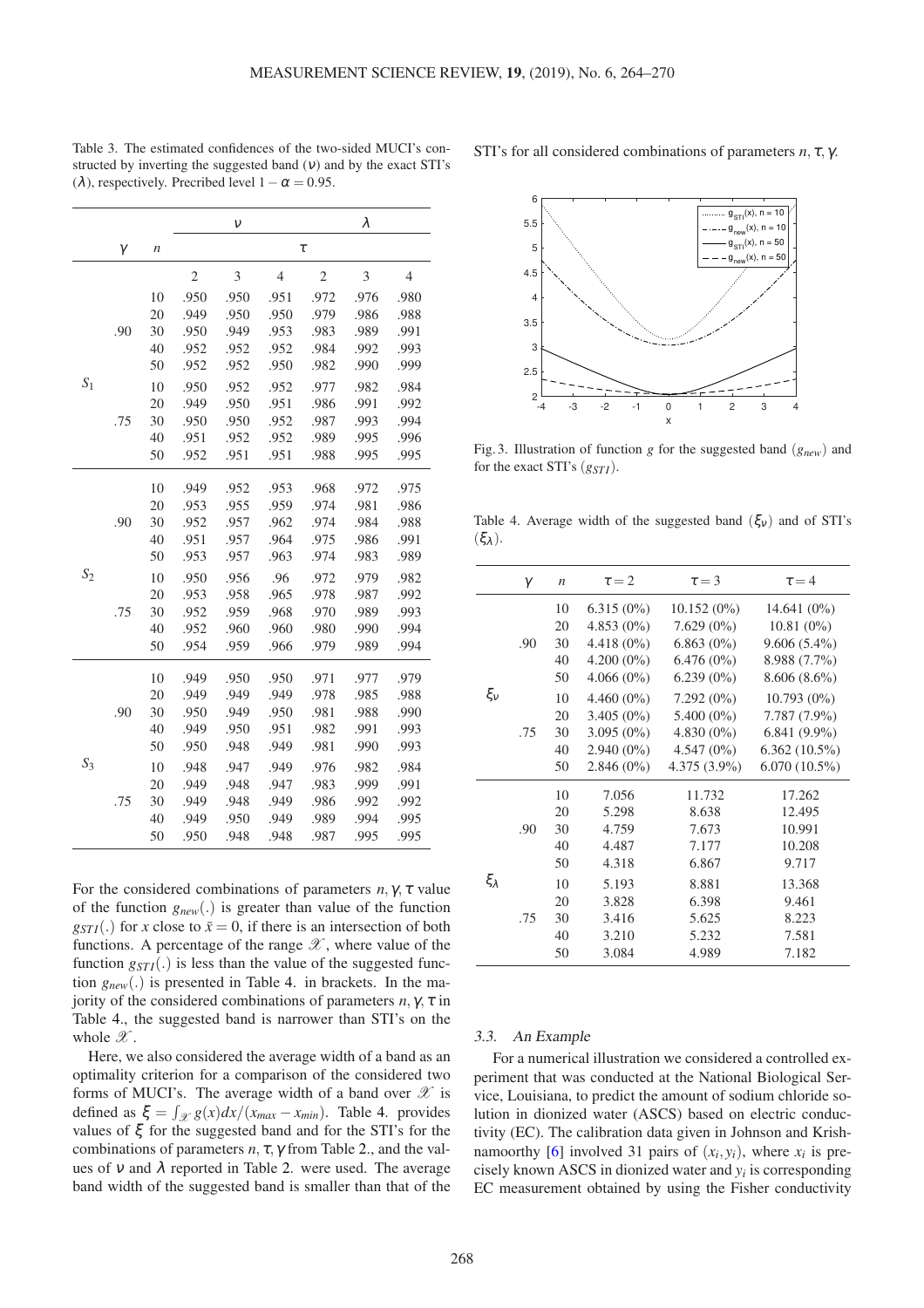meter  $i = 1, 2, \ldots, 31$ . The calibration data can be used repeatedly to construct MUCI's for ASCS corresponding to all future measurements of *EC*. In the analysis that followed, we used 28 randomly chosen measurements (out of 31) to estimate the parameters of a model. The omitted 3 measurements are used to construct MUCI's for corresponding ASCS. Because the three true ASCS in dionized water are known, we can see how well constructed MUCI's captured the true value.

A polynomial regression of the second order fits data well. Based on an analysis of residuals the distribution of the response can be modeled as normal, i.e.  $Y_x \sim N(\beta_0 +$  $\beta_1 x + \beta_2 x^2, \sigma^2$ ), where  $\beta = (\beta_0, \beta_1, \beta_2)$  and  $\sigma^2 > 0$  are unknown parameters. The ordinary least squares estimate  $\hat{\beta}$  of  $\beta$ , and the residual mean square *S*<sup>2</sup> estimate of  $\sigma$ <sup>2</sup>, are  $\hat{\beta} = [1.5911, 0.4158, -0.0043]'$  and  $S^2 = 0.0007$ . More over  $\bar{x} = 8.5893$ ,  $s_x^2 = \sum_{i=1}^{28} x_i^2 / 28 = 110.5089$ , and  $d^2(x) =$  $1/28 + 0.00972(x - 8.5893)^{2} + 0.000019(x^{2} - 110.5089)^{2} -$ 0.00082( $x - 8.5893$ )( $x^2 - 110.5089$ ). For given  $q = 3$ ,  $n =$ 28, and chosen  $\gamma = 0.90$ ,  $x_{min} = 0$ ,  $x_{max} = 24$ , and the confidence level  $\alpha = 0.05$ , we evaluated  $\lambda = 1.0607$  and  $v =$ 2.1735. Both determined bands are very close to each other  $(\xi_v = 55.56$  and  $\xi_{\lambda} = 59.46$ ), the suggested band is narrower than the tolerance band over the range of possible values of ASCS in the example. Table [5.](#page-5-12) gives the MUCI's based on the three omitted measurements of EC and the corresponding true ASCS in dionized water.

<span id="page-5-12"></span>Table 5. The multiple use confidence intervals from the example, where  $\mathcal{I}_{\lambda}$  denotes MUCI based on STI's, and  $\mathcal{I}_{\nu}$  denotes the new MUCI. The value  $x$  is in the artificial example known and given for comparison.

|                             | 2.4             | 3.8 | 7.5                                                   |
|-----------------------------|-----------------|-----|-------------------------------------------------------|
| x                           | 2.0             | 5.5 | 17 O                                                  |
| $\mathscr{I}_{\lambda}$     | (1.8137, 2.155) |     | $(5.469, 5.806)$ $(17.001, 17.513)$                   |
| $\mathscr{I}_{\mathcal{V}}$ |                 |     | $(1.8296, 2.141)$ $(5.472, 5.802)$ $(17.024, 17.488)$ |

All MUCI's constructed based on inverting the suggested band are narrower than the MUCI's constructed by inverting the STI's. Although both MUCI's determined for EC equaled 7.5 missed the true ASCS value 17, it should be pointed out that they do provide accurate information on the true value.

## 4. DISCUSSION AND CONCLUSION

The procedure for constructing the multiple use confidence intervals is derived directly from the calibration condition [\(3\)](#page-1-1) assuming a large number of future observations *K* and a uniformly distributed explanatory variable. The proposed multiple use confidence intervals are constructed by inverting a symmetric band around the fitted calibration curve of the fixed functional form, the width of the band is proportional to a scalar  $v$ . The value of  $v$  computed for given parameters  $1 - \alpha, \gamma, n, q, X$  is repeatedly used for determining all future multiple use confidence intervals. It was demonstrated that the condition of the multiple use confidence intervals is satisfied quite well, and based on the provided numerical investigation it is concluded that the proposed MUCI's are narrower than the MUCI's constructed based on the STI's. We can recommend to use our MUCI's in the case of a calibration, where the range of possible values is spanned in the calibration experiment. The procedure for computing the value <sup>ν</sup> can be modified appropriately to a known distribution of the explanatory variable.

## 5. ACKNOWLEDGEMENT

The work was supported by the Slovak Research and Development Agency, project APVV-15-0295, and by the Scientific Grant Agency of the Ministry of Education of the Slovak Republic and the Slovak Academy of Sciences, project VEGA 2/0081/19 and VEGA 2/0054/18.

## <span id="page-5-4"></span>**REFERENCES**

- [1] Acton, F.S. (1959). *Analysis of Straight-Line Data*. New York: John Wiley.
- <span id="page-5-3"></span><span id="page-5-0"></span>[2] Carlstein, E. (1986). Simultaneous Confidence Regions for Predictions. *The American Statistician*, 40, 277–279.
- [3] Eisenhart, C. (1939). The Interpretation of certain regression methods and their use in biological and industrial research. *Annals of Mathematical Statistics*, 10, 162–186.
- <span id="page-5-5"></span>[4] Halperin, M. (1961). Fitting of straight lines and prediction when both variables are subject to error. *Journal of the American Statistical Association*, 56, 657–669.
- <span id="page-5-10"></span>[5] Han, Y., Liu, W., Bretz, F., Wan, F., Yang, P. (2016). Statistical calibration and exact one-sided simultaneous tolerance intervals for polynomial regression. *Journal of Statistical Planning and Inference*, 168, 90–96.
- <span id="page-5-11"></span>[6] Johnson, D., Krishnamoorthy, K. (1996). Combining independent studies in a calibration problem. *Journal of the American Statistical Association*, 91, 1707–1715.
- <span id="page-5-7"></span>[7] Krishnamoorthy, K., Mathew, T. (2009). *Statistical Tolerance Regions: Theory, Applications, and Computation*. New Jersey: John Wiley&Sons.
- <span id="page-5-9"></span>[8] Krishnamoorthy, K. , Kulkarni, P.M., Mathew, T. (2001). Multiple use one-sided hypotheses testing in univariate linear calibration. *Journal of Statistical Planning and Inference*, 93, 211–223.
- <span id="page-5-2"></span>[9] Lieberman, G. J. (1961). Prediction regions for several predictions from a single regression line. *Technometrics*, 3, 21–27.
- <span id="page-5-6"></span>[10] Lieberman, G.J., Miller, R.G., Hamilton, M.A. (1967). Unlimited simultaneous discrimination intervals in regression. *Biometrika*, 54, 133–145.
- <span id="page-5-1"></span>[11] Mandel, J. (1958). A note on confidence intervals in regression problems. *Annals of Mathematical Statistics*, 29, 903–907.
- <span id="page-5-8"></span>[12] Mee, R.W., Eberhardt, K.R. (1996). A comparison of uncertainty criteria for calibration. *Technometrics*, 38, 221–229.